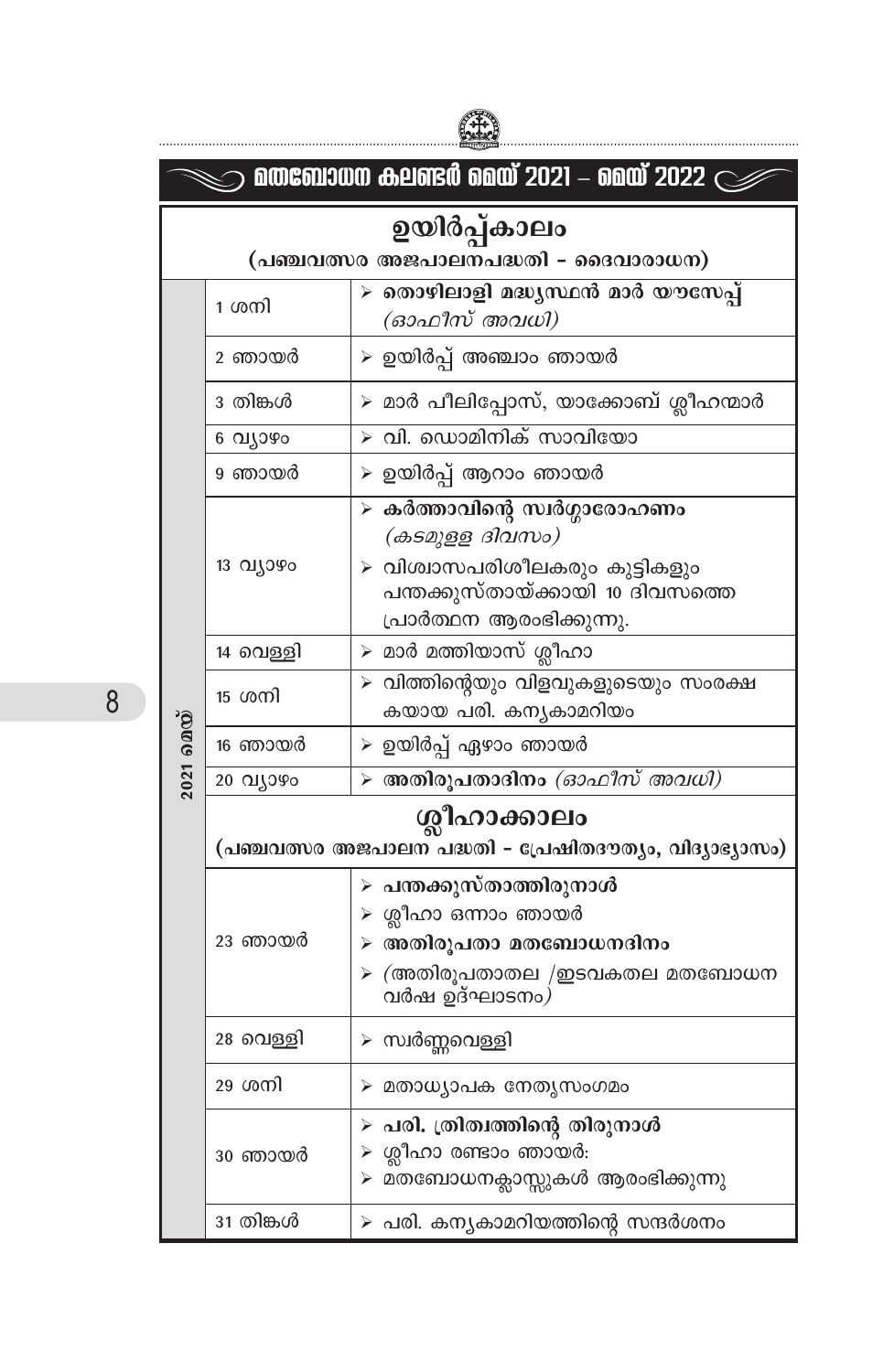|           | 1 ചൊവ്വാ     | ≻ വി. ജസ്റ്റിൻ                                                                      |  |
|-----------|--------------|-------------------------------------------------------------------------------------|--|
|           | 2 ബുധൻ       | ≻ ധനൃൻ മാർ കുര്യാളശ്ശേരി                                                            |  |
|           | 3 വ്യാഴം     | ≻ പരി. കുർബ്ബാനയുടെ തിരുനാൾ                                                         |  |
|           | 6 ഞായർ       | ശ്ലീഹാ മൂന്നാം ഞായർ: ക്ലാസ്സ് 2<br>⋗                                                |  |
|           | 8 ചൊവ്വാ     | ≻ മാർത്ത് മറിയം ത്രേസ്യാ                                                            |  |
|           | 9 ബുധൻ       | ≻ മാർ അപ്രേം                                                                        |  |
|           | 11 വെളളി     | ≻ ഈശോയുടെ തിരുഹൃദയത്തിരുനാൾ                                                         |  |
|           |              | വി. ബർണ്ണബാസ് ശ്ലീഹാ                                                                |  |
| 2021 ജൂൺ  | 12 ശനി       | ≻ പരി. മാതാവിന്റെ വിമലഹൃദയം<br>≻ പാദുവായിലെ വി. അന്തോണീസ്                           |  |
|           | 13 ഞായർ      | ≻ ശ്ലീഹാക്കാലം നാലാം ഞായർ: ക്ലാസ്സ് 3                                               |  |
|           | 20 ഞായർ      | ≻ ശ്ലീഹാക്കാലം അഞ്ചാം ഞായർ: ക്ലാസ്സ് 4                                              |  |
|           | 24 വ്യാഴം    | ≻ യോഹന്നാൻ മാംദാനയുടെ ജനനം                                                          |  |
|           | 27 ഞായർ      | ≻ ശ്ലീഹാക്കാലം ആറാം ഞായർ: ക്ലാസ്സ് 5                                                |  |
|           | 28 തിങ്കൾ    | ≻ മാർ ഇരണേവൂസ്                                                                      |  |
|           | 29 ചൊവ്വാ    | ≻ മാർ കേപ്പാ, പൗലോസ് ശ്ലീഹന്മാർ                                                     |  |
|           | 3 ശനി        | ⊳ ദുക്റാന തിരുനാൾ<br>≽ അതിരൂപതാ മതാധ്യാപക ദിനം<br><i>(ഓഫീസ് അവധി, കടമുളള ദിവസം)</i> |  |
|           | 4 ഞായർ       | ≻ ശ്ലീഹാക്കാലം ഏഴാം ഞായർ: ക്ലാസ്സ് 6                                                |  |
|           | 9 വെള്ളി     | ≻ കർത്താവിന്റെ ഏഴുപത് ശിഷ്യന്മാർ                                                    |  |
|           | 10 ശനി       | ≻ വി. ബനഡിക് (11 ഞായർ)                                                              |  |
| 2021 ജൂലൈ | കൈത്താക്കാലം |                                                                                     |  |
|           |              | (പഞ്ചവത്സര അജപാലന പദ്ധതി -വിശ്വാസപരിശീലനം)                                          |  |
|           | 11 ഞായർ      | ≻ നൂസർദേൽ, പന്ത്രണ്ടു ശ്ലീഹന്മാരുടെ<br>തിരുനാൾ                                      |  |
|           |              | കൈത്താക്കാലം ഒന്നാം ഞായർ: ക്ലാസ്സ് 7                                                |  |
|           | 15 വ്യാഴം    | ≻ വി. കുര്യാക്കോസും, വി. ജൂലിറ്റായും                                                |  |
|           | 16 വെള്ളി    | നിസിബിസിലെ മാർ യാക്കോബ്, കർമ്മല<br>മാതാവ്                                           |  |

 $\overline{9}$ 

 $\mathbb{R}$ 

.................................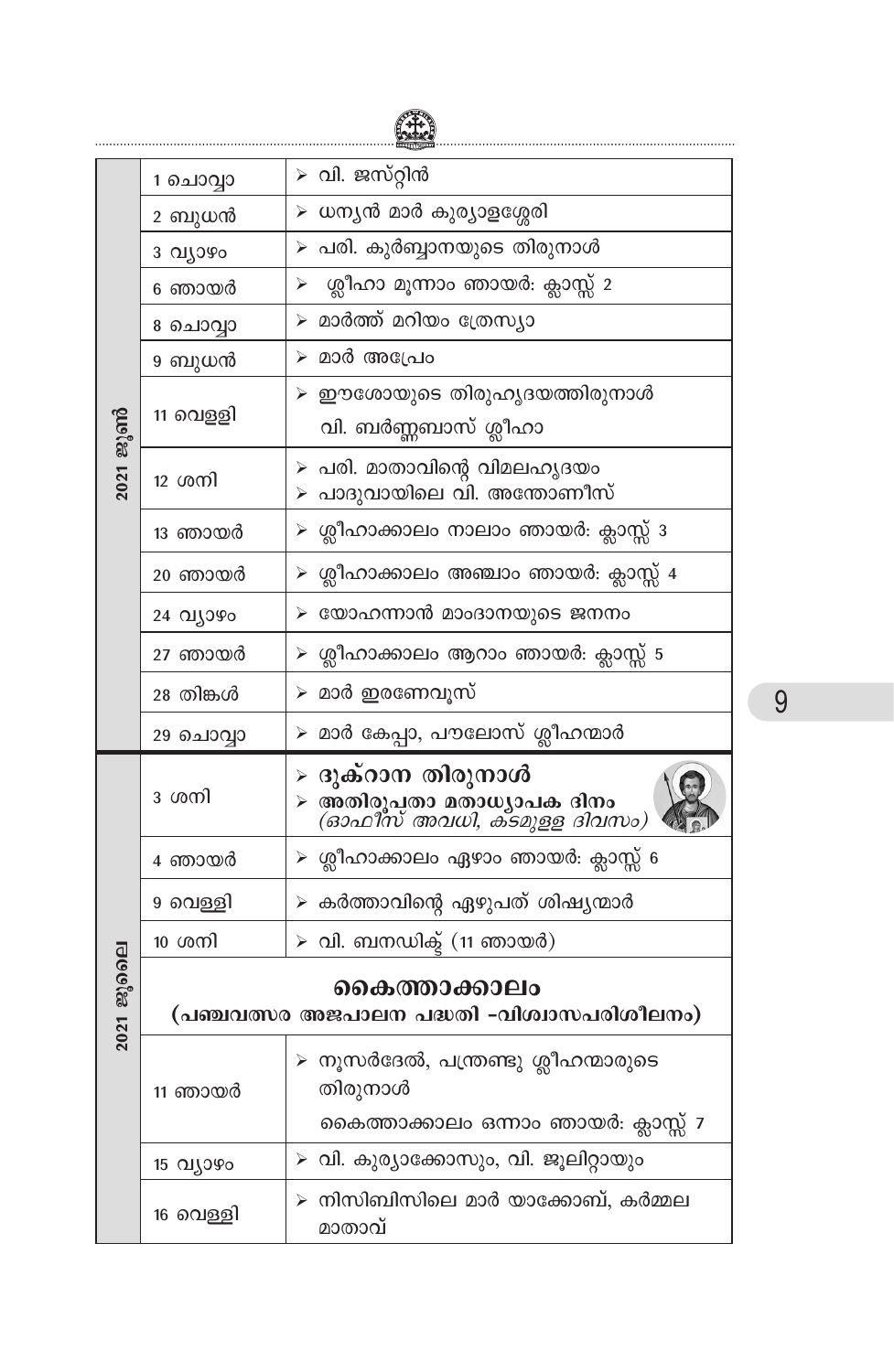| 2021 ജൂലൈ       | 18 ഞായർ   | കൈത്താക്കാലം രണ്ടാം ഞായർ: ക്ലാസ്സ് 8<br>⋗                                                     |
|-----------------|-----------|-----------------------------------------------------------------------------------------------|
|                 | 22 വ്യാഴം | $\triangleright$ വി. മഗ്ദലേന മറിയം                                                            |
|                 | 23 വെള്ളി | മാർ അദ്ദായിയുടെ ശിഷ്യൻ മാർ മാറി                                                               |
|                 | 24 ശനി    | $\triangleright$ മാർ യാക്കോബ് ശ്ലീഹാ (25 ഞായർ)                                                |
|                 | 25 ഞായർ   | ≻ കൈത്താക്കാലം മൂന്നാം ഞായർ: ക്ലാസ്സ് 9                                                       |
|                 | 26 തിങ്കൾ | വി. യോവാക്കിമും, വി. അന്നായും<br>⋗                                                            |
|                 | 28 ബുധൻ   | മാർത്ത് അൽഫോൻസാ                                                                               |
|                 | 29 വ്യാഴം | ≻ വി. മർത്താ                                                                                  |
|                 | 31 ശനി    | $\triangleright$ വി. ഇഗ്നേഷ്യസ് ലയോള                                                          |
|                 | 1 ഞായർ    | കൈത്താക്കാലം നാലാം ഞായർ: ക്ലാസ്സ് 10                                                          |
|                 | 4 ബുധൻ    | വി. ജോൺ മരിയ വിയാനി                                                                           |
|                 | 6 വെള്ളി  | നമ്മുടെ കർത്താവിന്റെ രൂപാന്തരീകരണം<br>⋗                                                       |
|                 | 7 ശനി     | അൽഫോൻസാ തീർത്ഥാടനം<br>⋗<br>$\triangleright$ വി. ഡൊമിനിക് (8 ഞായർ)<br>(ഓഫീസ് അവധി)             |
|                 | 8 ഞായർ    | ≻ കൈത്താക്കാലം അഞ്ചാം ഞായർ: ക്ലാസ്സ് 11                                                       |
|                 | 11 ബുധൻ   | ≻ വി. ക്ലാര                                                                                   |
|                 | 13 വെള്ളി | മർത്ത്ശ്മോനിയും ഏഴുമക്കളും<br>⋗                                                               |
| $2021$ ആഗസ്റ്റ് | 15 ഞായർ   | ≻ കൈത്താക്കാലം ആറാം ഞായർ: ക്ലാസ്സ് 12<br>പരി. കനൃകാമറിയത്തിന്റെ<br>സ്വർഗ്ഗാരോപണം (ഓഫീസ് അവധി) |
|                 | 20 വെള്ളി | $\triangleright$ മാർ ശിമയോൻ ബർസബായും<br>സഹരക്തസാക്ഷികളും<br>(ഓഫീസ് അവധി)                      |
|                 | 21 ശനി    | ≻ വി. പത്താം പീയൂസ് മാർപ്പാപ്പ<br>(ഓഫീസ് അവധി)                                                |
|                 | 22 ഞായർ   | $\triangleright$ കൈത്താക്കാലം ഏഴാം ഞായർ: ക്ലാസ്സ് 13                                          |
|                 | 24 ചൊവ്വാ | $\triangleright$ മാർ ബർത്തലോമിയോ ശ്ലീഹാ                                                       |
|                 | 27 വെള്ളി | മാർ ക്വർദാഗ് സഹദാ<br>↘                                                                        |
|                 | 28 ശനി    | $\triangleright$ വി. അഗസ്റ്റിൻ                                                                |

(f.)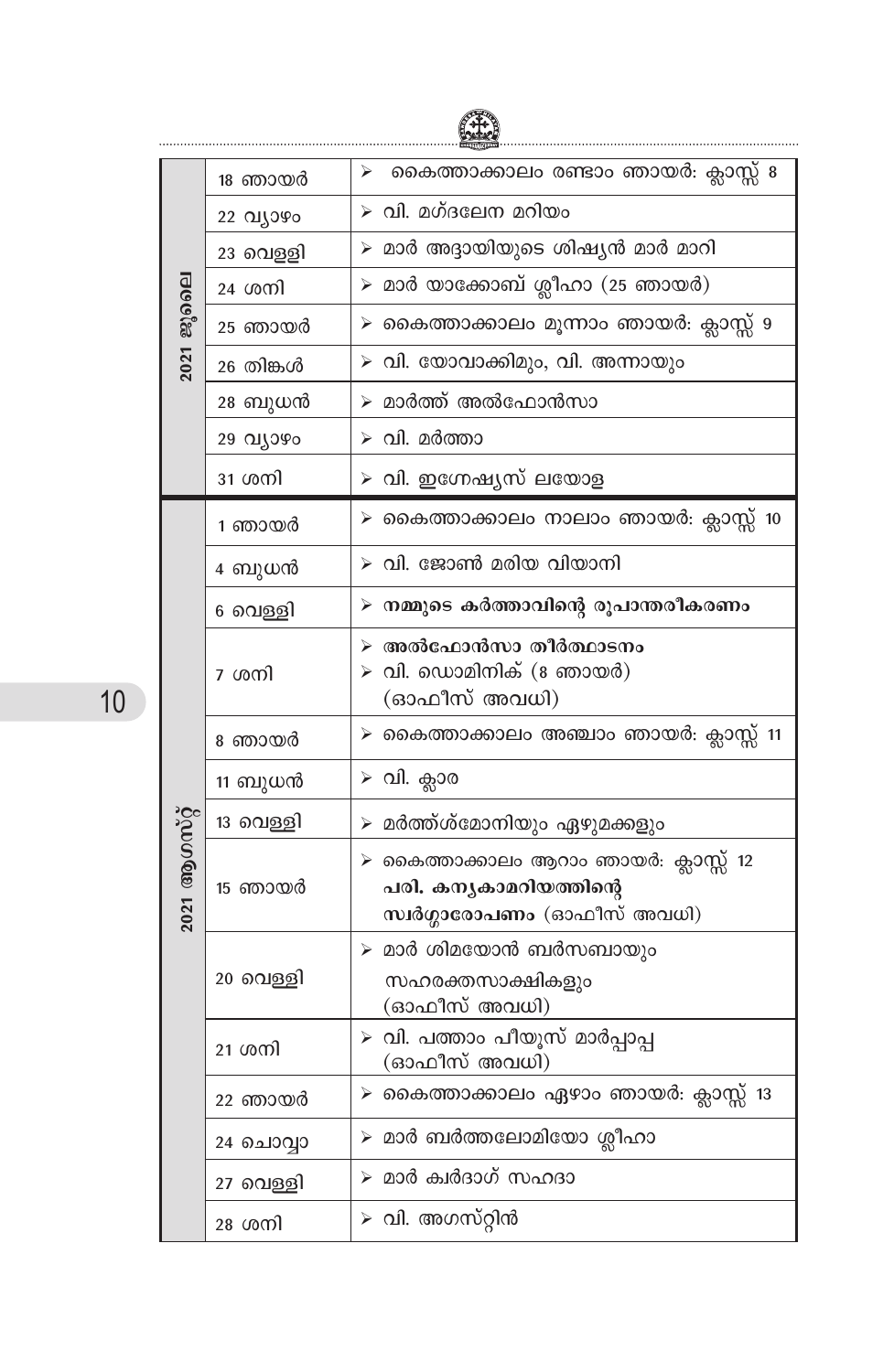| $2021$ ആഗസ്റ്റ് | ഏലിയാ സ്ലീവാ മൂശേക്കാലങ്ങൾ<br>(പഞ്ചവത്സര അജപാലന പദ്ധതി - പരിസ്ഥിതി സംരക്ഷണം) |                                                                                                                                                                                                                 |
|-----------------|------------------------------------------------------------------------------|-----------------------------------------------------------------------------------------------------------------------------------------------------------------------------------------------------------------|
|                 | 29 ഞായർ                                                                      | ഏലിയാസ്ലീവാമൂശേക്കാലം ഒന്നാം ഞായർ:<br>ക്ലാസ്സ് 14                                                                                                                                                               |
|                 | 1 ബുധൻ                                                                       | ⋗<br>എട്ടുനോമ്പാരംഭം                                                                                                                                                                                            |
|                 | 4 ശനി                                                                        | $\triangleright$ കൊൽക്കൊത്തയിലെ വി. തെരേസ (5 ഞായർ)                                                                                                                                                              |
|                 | 5 ഞായർ                                                                       | ഏലിയാസ്ലീവാമൂശേക്കാലം രണ്ടാം ഞായർ:<br>ക്ലാസ്സ് 15<br>➤                                                                                                                                                          |
|                 | 8 ബുധൻ                                                                       | $\triangleright$ പരി. കനൃകാമറിയത്തിന്റെ പിറവിത്തിരുനാൾ                                                                                                                                                          |
|                 | 12 ഞായർ                                                                      | ഏലിയാസ്സീവാമൂശേക്കാലം മൂന്നാം ഞായർ:<br>ക്ലാസ്സ് 16                                                                                                                                                              |
|                 | 13 തിങ്കൾ                                                                    | ≻ വി. ജോൺ ക്രിസോസ്തോം                                                                                                                                                                                           |
|                 | 14 ചൊവ്വ                                                                     | മാർ സ്ലീവായുടെ പുകഴ്ച<br>➤                                                                                                                                                                                      |
| 2021 സെപ്റ്റംബർ | 19 ഞായർ                                                                      | ഏലിയാസ്ലീവാമൂശേക്കാലം നാലാം ഞായർ:<br>ക്ലാസ്സ് 17                                                                                                                                                                |
|                 | 21 ചൊവ്വ                                                                     | മാർ മത്തായി ശ്ലീഹാ<br>➤                                                                                                                                                                                         |
|                 | 26 ഞായർ                                                                      | ഏലിയാസ്ലീവാമൂശേക്കാലം അഞ്ചാം ഞായർ:<br>ക്ലാസ്സ് 18                                                                                                                                                               |
|                 | 27 തിങ്കൾ                                                                    | വി. വിൻസെന്റ് ഡി പോൾ<br>⋗                                                                                                                                                                                       |
|                 | 29 ബുധൻ                                                                      | മിഖായേൽ ഗബ്രിയേൽ, റഫായേൽ<br>⋗                                                                                                                                                                                   |
|                 | 30 വ്യാഴം                                                                    | വി. ജെറോം<br>⋗                                                                                                                                                                                                  |
|                 | 1 വെളളി                                                                      | വി. കൊച്ചുത്രേസ്യ<br>⋗                                                                                                                                                                                          |
|                 | 2 ശനി                                                                        | കാവൽമാലാഖ<br>⋗                                                                                                                                                                                                  |
| 2021 ഒക്ടോബർ    | 3 ഞായർ                                                                       | ഏലിയാസ്ലീവാമൂശേക്കാലം ആറാം ഞായർ:<br>➤<br>ക്ലാസ്സ് 19<br>≻ സൺഡേസ്കൂൾ ഒന്നാം ടേം എഴുത്തു പരീക്ഷ<br>(30.11.21 ന് മുൻപായി 10, 11, 12 ക്ലാസ്സുക<br>ളിലെ ഒന്നാം ടേം മാർക്ക്ലിസ്റ്റ് സന്ദേശനി<br>ലയത്തിൽ സമർപ്പിക്കുക) |
|                 | 4 തിങ്കൾ                                                                     | ≻ വി. ഫ്രാൻസിസ് അസ്സിസി,<br>ഒന്നാം ടേം വാചിക പരീക്ഷ ആരംഭിക്കുന്നു.                                                                                                                                              |
|                 | 9 ശനി                                                                        | ദൈവദാസൻ മാത്യൂ കാവുകാട്ട്<br>⋗                                                                                                                                                                                  |
|                 | 10 ഞായർ                                                                      | ഏലിയാസ്ലീവാമൂശേക്കാലം ഏഴാം ഞായർ:<br>⋗<br>ക്ലാസ്സ് 20                                                                                                                                                            |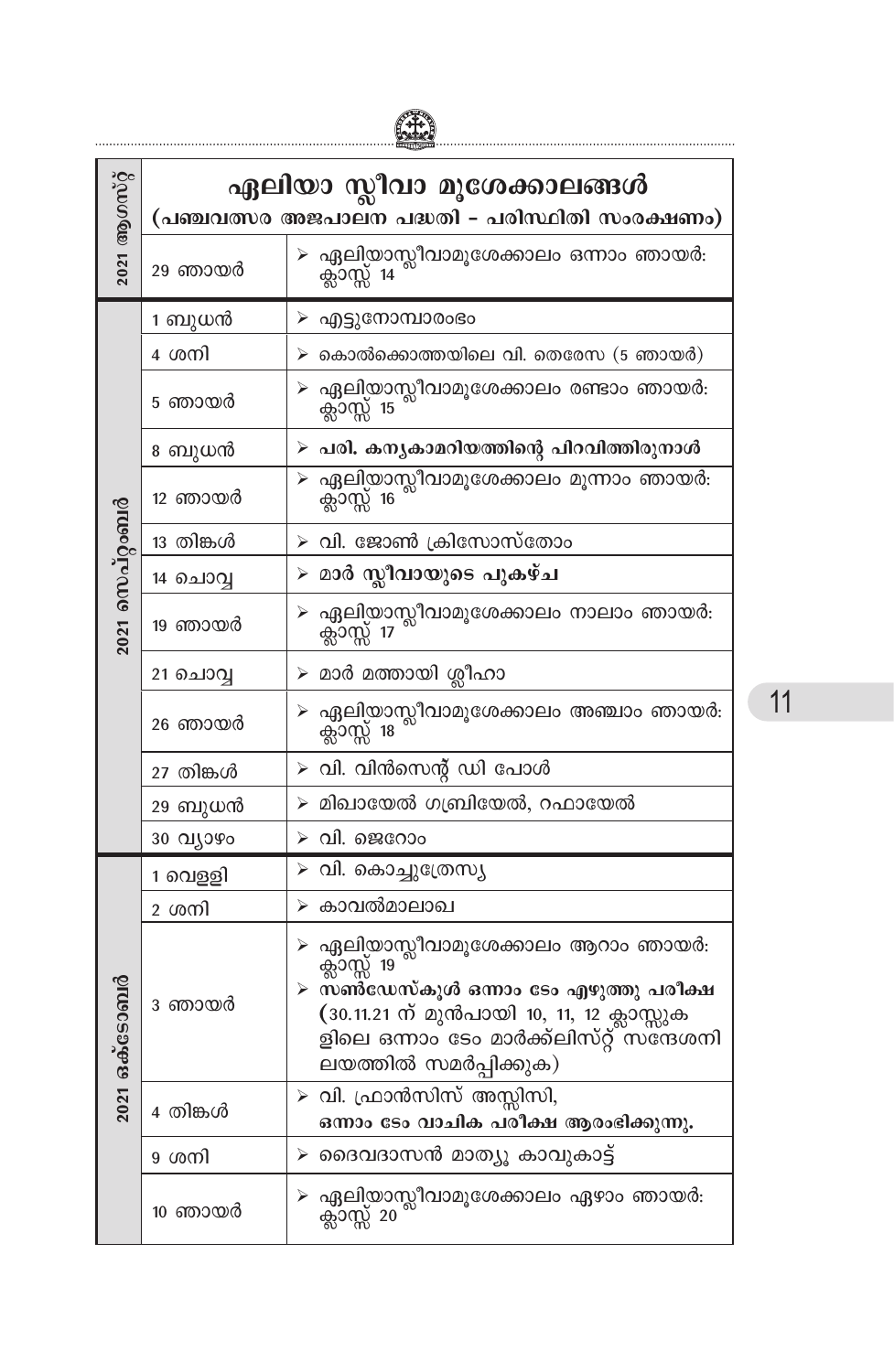

|                   | 15 വെളളി                                                         | $\triangleright$ ആവിലായിലെ വി. ത്രേസ്യ                                                                                            |  |
|-------------------|------------------------------------------------------------------|-----------------------------------------------------------------------------------------------------------------------------------|--|
|                   | 16 ശനി                                                           | ≻ വാഴ്ത്തപ്പെട്ട തേവർപറമ്പിൽ കുഞ്ഞച്ചൻ,<br>അന്ത്യോക്യായിലെ വി. ഇഗ്നേഷ്യസ്<br>(17 ഞായർ)<br>ഒന്നാം ടേം വാചിക പരീക്ഷ അവസാനിക്കുന്നു. |  |
|                   | 17 ഞായർ                                                          | ≻ ഏലിയാസ്ലീവാമൂശേക്കാലം എട്ടാം ഞായർ:<br>ക്ലാസ്സ് 21<br>≻ മിഷൻ ഞായർ                                                                |  |
|                   | 18 തിങ്കൾ                                                        | ≻ വി. ലൂക്കാ സുവിശേഷകൻ                                                                                                            |  |
| 2021 ഒക്ടോബർ      | 22 വെള്ളി                                                        | ≻ വി. ജോൺപോൾ രണ്ടാമൻ                                                                                                              |  |
|                   | 24 ഞായർ                                                          | ഏലിയാസ്ലീവാമൂശേക്കാലം ഒമ്പതാം ഞായർ:<br>ക്ലാസ്സ് 22                                                                                |  |
|                   | 28 വ്യാഴം                                                        | ≻ മാർ ശിമയോൻ, യൂദാ തദേവൂസ് ശ്ലീഹന്മാർ                                                                                             |  |
|                   | പളളിക്കൂദാശാക്കാലം<br>(പഞ്ചവത്സര അജപാലന പദ്ധതി - പ്രവാസി ക്ഷേമം) |                                                                                                                                   |  |
|                   | 31 ഞായർ                                                          | ≻ പള്ളിക്കൂദാശാക്കാലം ഒന്നാം ഞായർ:<br>ക്ലാസ്സ് 23<br>≻ സഭാസമർപ്പണത്തിരുനാൾ                                                        |  |
| $2021$ MOLO $601$ | 1 തിങ്കൾ                                                         | ≻ ദൈവദാസൻ പുത്തൻപറമ്പിൽ തൊമ്മച്ചൻ                                                                                                 |  |
|                   | 5 വെള്ളി                                                         | ≻ വി. സഖറിയായും, വി. ഏലീശ്യായും                                                                                                   |  |
|                   | 7 ഞായർ                                                           | ≻ പള്ളിക്കൂദാശാക്കാലം രണ്ടാം ഞായർ: ക്ലാസ്സ് 24                                                                                    |  |
|                   | 14 ഞായർ                                                          | ≻ പള്ളിക്കൂദാശാക്കാലം മൂന്നാം ഞായർ: ക്ലാസ്സ് 25                                                                                   |  |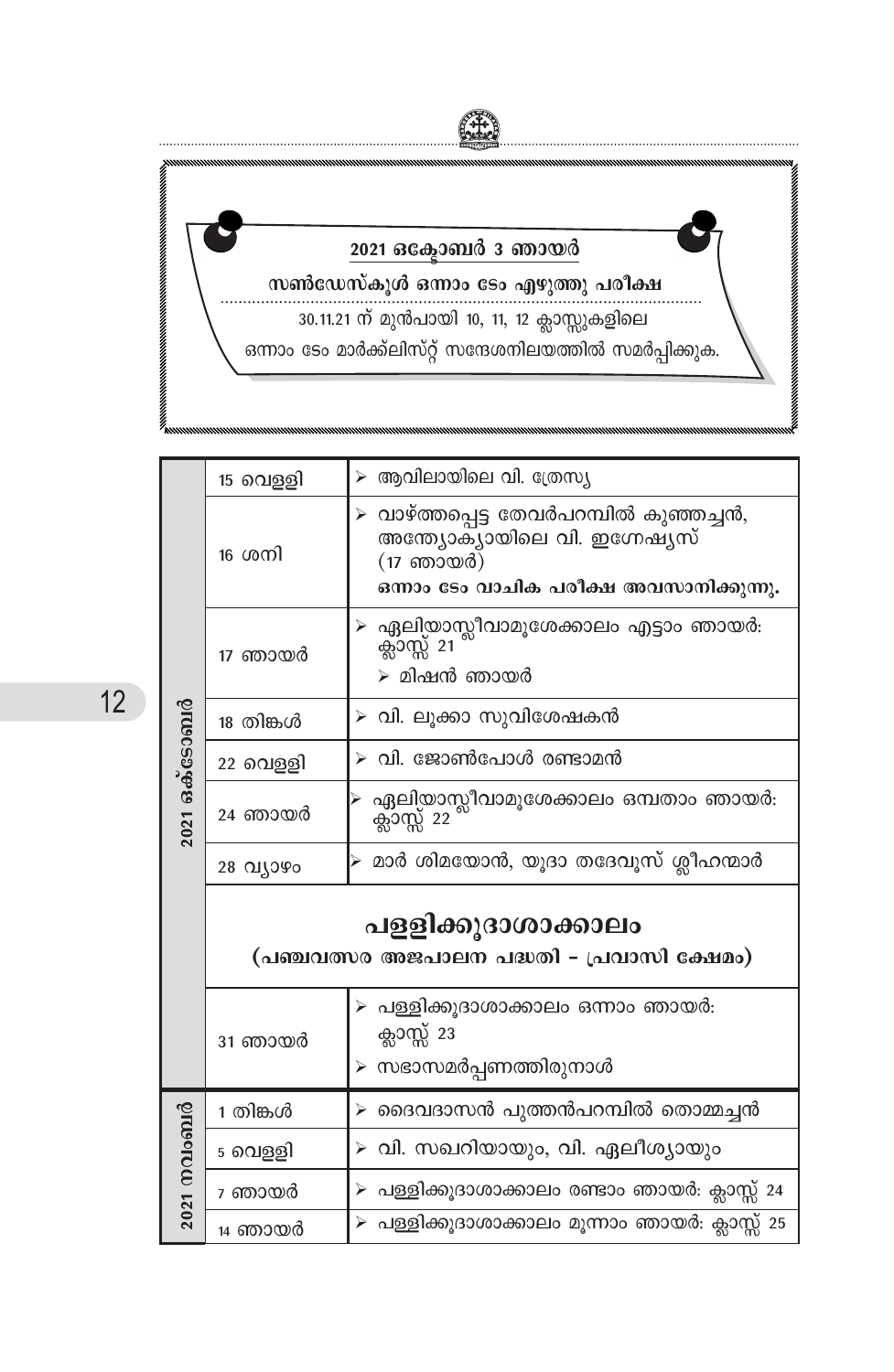| $2021$ Moloopio     | 21 ഞായർ                                                  | ≻ പള്ളിക്കൂദാശാക്കാലം നാലാം ഞായർ:<br>ക്ലാസ്സ് 26         |
|---------------------|----------------------------------------------------------|----------------------------------------------------------|
|                     | മംഗളവാർത്താക്കാലം<br>(പഞ്ചവത്സര അജപാലന പദ്ധതി - കുടുംബം) |                                                          |
|                     | 28 ഞായർ                                                  | ⊁ മംഗളവാർത്താക്കാലം ഒന്നാം ഞായർ:<br>ക്ലാസ്സ് 27          |
|                     | 1 ബുധൻ                                                   | ≻ ഇരുപത്തഞ്ച് നോമ്പാരംഭം                                 |
|                     | 3 വെളളി                                                  | ≻ വി. ഫ്രാൻസിസ് സേവൃർ                                    |
|                     | 5 ഞായർ                                                   | ⊁ മംഗളവാർത്താക്കാലം രണ്ടാം ഞായർ:<br>ക്ലാസ്സ് 28          |
|                     | 8 ബുധൻ                                                   | ≻ പരി. കനൃകാമറിയത്തിന്റെ<br>അമലോത്ഭവതിരുനാൾ (ഓഫീസ് അവധി) |
|                     | 12 ഞായർ                                                  | ≻ മംഗളവാർത്താക്കാലം മൂന്നാം ഞായർ:<br>ക്ലാസ്സ് 29         |
| 2021 ഡിസംബർ         | 18 ശനി                                                   | ≻ മൈലാപ്പൂരിലെ അത്ഭുതസ്ലീവ                               |
|                     | 19 ഞായർ                                                  | ⊁ മംഗളവാർത്താക്കാലം നാലാം ഞായർ:<br>ക്ലാസ്സ് 30           |
|                     | 25 ശനി                                                   | ≻ക്രിസ്തുമസ് (ഓഫീസ് അവധി)                                |
|                     | പിറവിക്കാലം<br>(പഞ്ചവത്സര അജപാലന പദ്ധതി - കുടുംബം)       |                                                          |
|                     | 26 ഞായർ                                                  | ≻ പിറവിക്കാലം ഒന്നാം ഞായർ: ക്ലാസ്സ് 31                   |
|                     | 28 ചൊവ്വാ                                                | $\blacktriangleright$ കുഞ്ഞിപ്പൈതങ്ങൾ $($ ശിശുദിനം $)$   |
|                     | 1 ശനി                                                    | ≻ ഈശോയുടെ നാമകരണത്തിരുനാൾ                                |
| $2022$ $230)$ $010$ | 3 തിങ്കൾ                                                 | ≻ വി. കുര്യാക്കോസ് ഏലിയാസ്                               |
|                     | 9 ഞായർ                                                   | ≻ പിറവിക്കാലം രണ്ടാം ഞായർ: ക്ലാസ്സ് 32                   |

 $\mathscr{F}$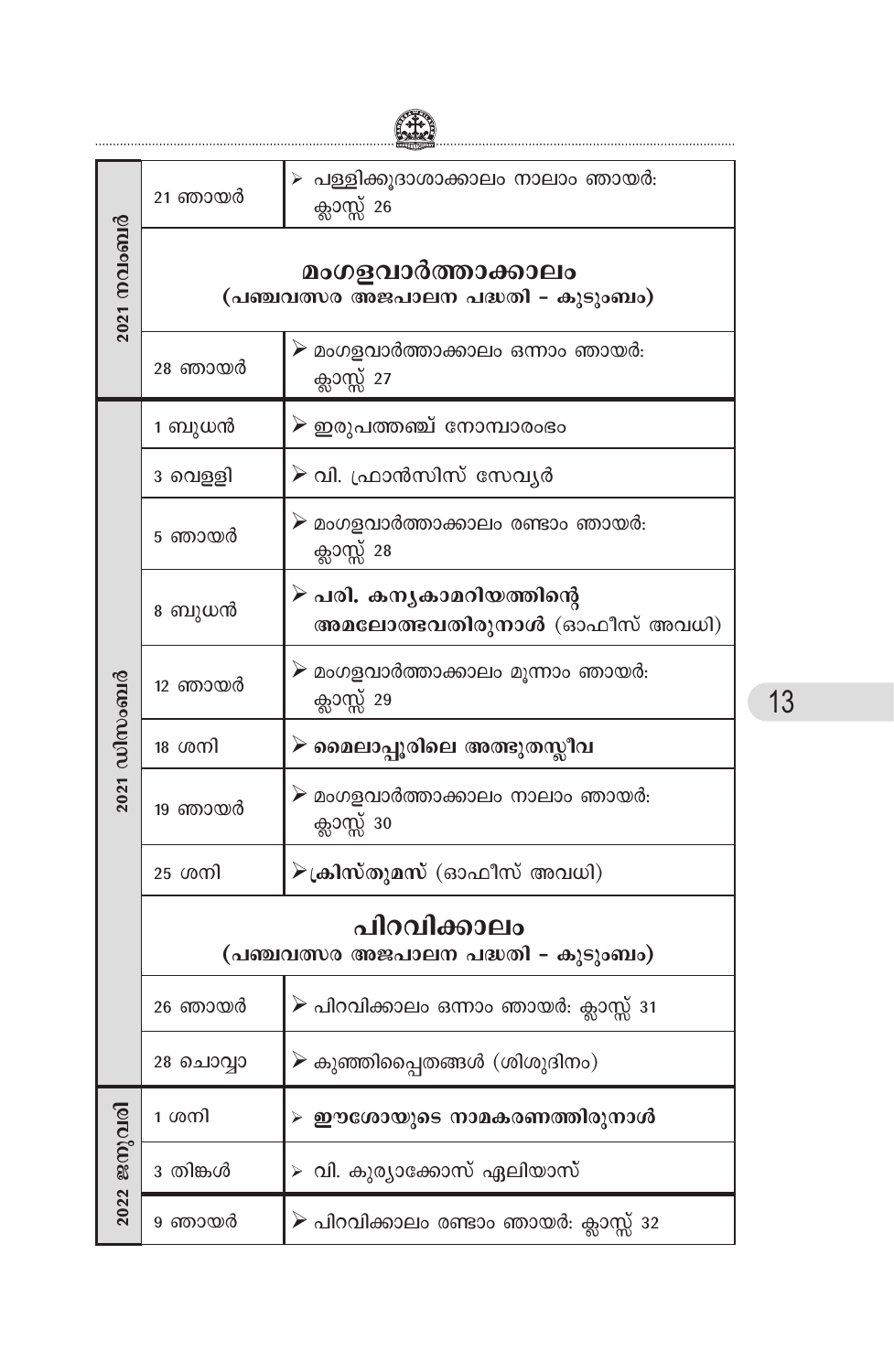|                | ദനഹാക്കാലം |                                                                                  |  |
|----------------|------------|----------------------------------------------------------------------------------|--|
|                |            | (പഞ്ചവത്സര അജപാലന പദ്ധതി - കുടുംബം)                                              |  |
|                | 6 വ്യാഴം   | ≻ ദനഹാത്തിരുനാൾ                                                                  |  |
|                | 7 വെള്ളി   | ≻ മാർ യോഹന്നാൻ മാംദാന                                                            |  |
|                | 9 ഞായർ     | ≻ ദനഹാക്കാലം ഒന്നാം ഞായർ: ക്ലാസ്സ് 33                                            |  |
|                | 14 വെള്ളി  | ≻ മാർ കേപ്പാ, പൗലോസ് ശ്ലീഹന്മാർ                                                  |  |
|                | 16 ഞായർ    | ≻ ദനഹാക്കാലം രണ്ടാം ഞായർ: ക്ലാസ്സ് 34                                            |  |
| $2022$ ജനുവരി  | 20 വ്യാഴം  | ≻ മാർ സെബസ്ത്യാനോസ് സഹദാ                                                         |  |
|                | 23 ഞായർ    | ≻ ദനഹാക്കാലം മൂന്നാം ഞായർ: ക്ലാസ്സ് 35                                           |  |
|                | 26 ബുധൻ    | ≻ മതാധ്യാപക നേതൃസംഗമം<br>(ഓഫീസ് അവധി)                                            |  |
|                | 28 വെള്ളി  | ≻ മാർ എസ്തപ്പാനോസ് സഹദാ                                                          |  |
|                | 30 ഞായർ    | ≻ ദനഹാക്കാലം നാലാം ഞായർ: ക്ലാസ്സ് 36                                             |  |
|                | 2 ബുധൻ     | ≻ കർത്താവിന്റെ ദൈവാലയ പ്രവേശനം                                                   |  |
|                | 6 ഞായർ     | ≻ ദനഹാക്കാലം അഞ്ചാം ഞായർ:<br>സൺഡേസ്കൂൾ രണ്ടാം ടേം എഴുത്തു പരീക്ഷ                 |  |
|                | 7 തിങ്കൾ   | $\triangleright$ രണ്ടാം ടേം വാചിക പരീക്ഷ ആരംഭിക്കുന്നു.<br>(10,11,12 ക്ലാസ്സുകൾ) |  |
|                | 11 വെള്ളി  | ≻ സഭാപിതാക്കന്മാർ, ലൂർദ്ദുമാതാവ്<br>(രോഗീദിനം)                                   |  |
|                | 13 ഞായർ    | ≻ ദനഹാക്കാലം ആറാം ഞായർ:                                                          |  |
| 2022 ഫെബ്രുവരി | 19 ശനി     | ≻ രണ്ടാം ടേം വാചിക പരീക്ഷ അവസാനിക്കുന്നു.<br>(10,11,12 ക്ലാസ്സുകൾ)               |  |
|                | 20 ഞായർ    | ≻ ദനഹാക്കാലം ഏഴാം ഞായർ:                                                          |  |
|                | 25 വെള്ളി  | ≻ സകല മരിച്ചവരുടേയും ഓർമ്മ<br>വാഴ്ത്തപ്പെട്ട സി. റാണി മരിയ                       |  |
|                | 26 ശനി     | ≻ ആഘോഷപൂർവ്വകമായ റംശ                                                             |  |
|                |            | നോമ്പുകാലം<br>(പഞ്ചവത്സര അജപാലന പദ്ധതി - ആതുരസേവനം)                              |  |
|                | 27 ഞായർ    | ≻ പേത്തുർത്താ ഞായർ                                                               |  |
|                | 28 തിങ്കൾ  | $\triangleright$ വിഭൂതി, നോമ്പാരംഭം (ഉപവാസദിനം)                                  |  |

**EX**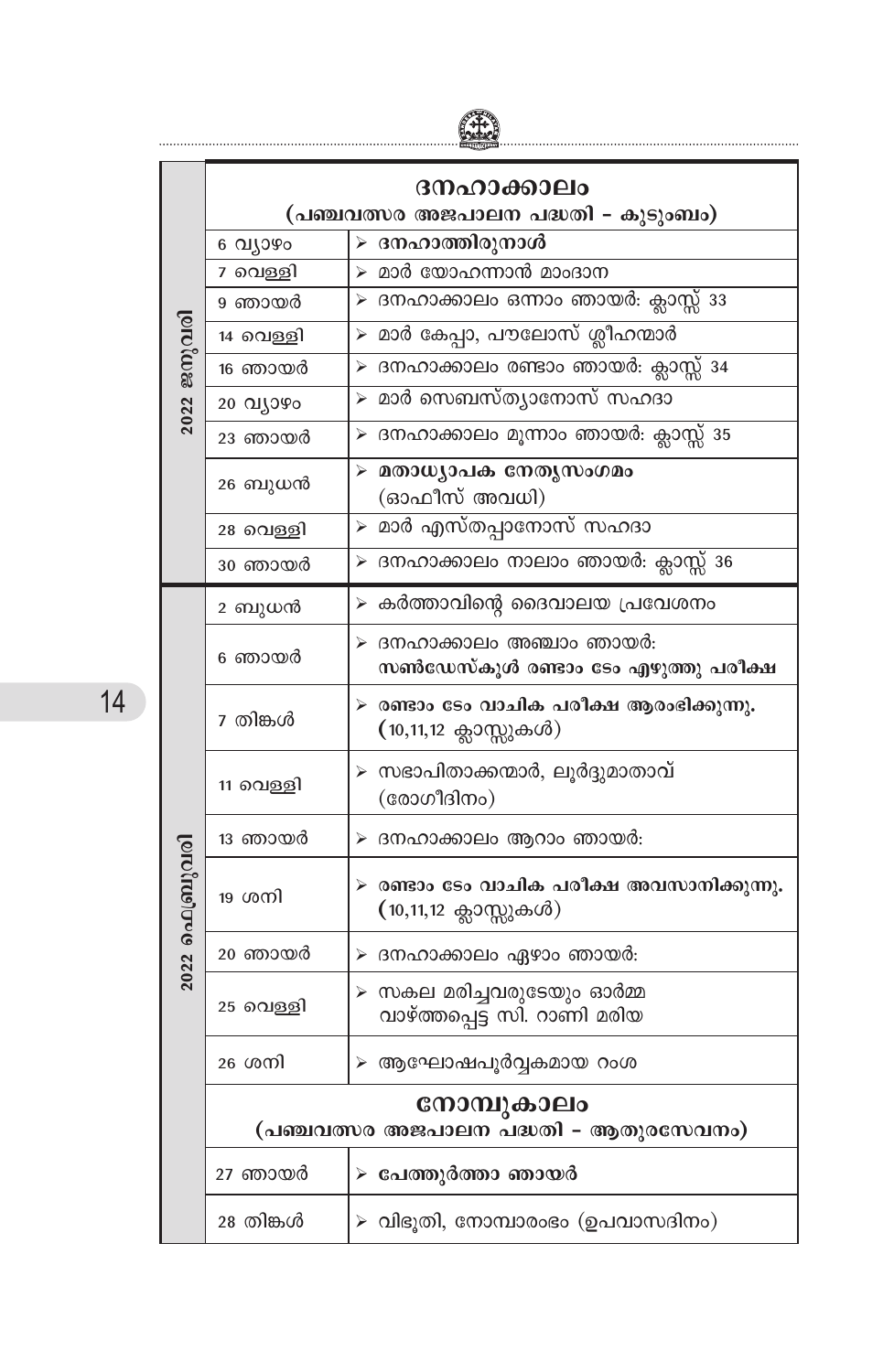$\bigoplus$ 

| 2022 മാർച്ച് | 6 ഞായർ                                                   | ≻ നോമ്പുകാലം രണ്ടാം ഞായർ:                                                |  |
|--------------|----------------------------------------------------------|--------------------------------------------------------------------------|--|
|              | 13 ഞായർ                                                  | ≻ നോമ്പുകാലം മൂന്നാം ഞായർ:                                               |  |
|              | 19 ശനി                                                   | ≻ മാർ യൗസേപ്പിതാവിന്റെ മരണത്തിരുനാൾ<br>(ഓഫീസ് അവധി)                      |  |
|              | 20 ഞായർ                                                  | ≻ നോമ്പുകാലം നാലാം ഞായർ:                                                 |  |
|              | 25 വെള്ളി                                                | ≻ മംഗളവാർത്തത്തിരുനാൾ                                                    |  |
|              | 27 ഞായർ                                                  | ≻ നോമ്പുകാലം അഞ്ചാം ഞായർ:<br>രണ്ടാം ടേം വാചിക പരീക്ഷ<br>(1-9 ക്ലാസ്സുകൾ) |  |
|              | 1 വെളളി                                                  | $\triangleright$ വിശ്വാസോത്സവം ആരംഭിക്കുന്നു.<br>(ഏപ്രിൽ 1 മുതൽ 10 വരെ)  |  |
|              | 3 ഞായർ                                                   | ≻ നോമ്പുകാലം ആറാം ഞായർ:                                                  |  |
|              | 10 ഞായർ                                                  | ≻ ഓശാന ഞായർ<br>≻ നോമ്പുകാലം ഏഴാം ഞായർ:                                   |  |
|              | 14 വ്യാഴം                                                | ≻ പെസഹാവ്യാഴം (ഓഫീസ് അവധി)                                               |  |
|              | 15 വെളളി                                                 | ≻ ദുഃ <mark>ഖവെള്ളി</mark> (ഓഫീസ് അവധി)                                  |  |
|              | 16 ശനി                                                   | ≻ വലിയ ശനി (ഓഫീസ് അവധി)                                                  |  |
| 2022 ഏപ്രിൽ  | ഉയിർപ്പുകാലം<br>(പഞ്ചവത്സര അജപാലന പദ്ധതി - സാമൂഹൃക്ഷേമം) |                                                                          |  |
|              | 17 ഞായർ                                                  | ≻ ഉയിർപ്പ്തിരുനാൾ<br>≻ ഉയിർപ്പുകാലം ഒന്നാം ഞായർ                          |  |
|              | 22 വെള്ളി                                                | ≻ സകലവിശുദ്ധരുടെയും തിരുനാൾ<br>≻ വേദസാക്ഷികളുടെ തിരുനാൾ                  |  |
|              | 23 ശനി                                                   | ≻ അതിരൂപതാ സ്കോളർഷിപ്പ് പരീക്ഷ<br>≻ വി. ഗീവർഗ്ഗീസ് സഹദാ                  |  |
|              | 24 ഞായർ                                                  | ≻ ഉയിർപ്പുകാലം രണ്ടാം ഞായർ                                               |  |
|              | 25 തിങ്കൾ                                                | ≻ വി. മർക്കോസ് സുവിശേഷകൻ                                                 |  |
|              | 30 ശനി                                                   | ≻ തൊഴിലാളി മദ്ധൃസ്ഥനായ മാർ യൗസേപ്പ്<br>(മെയ് 1 ഞായർ)                     |  |